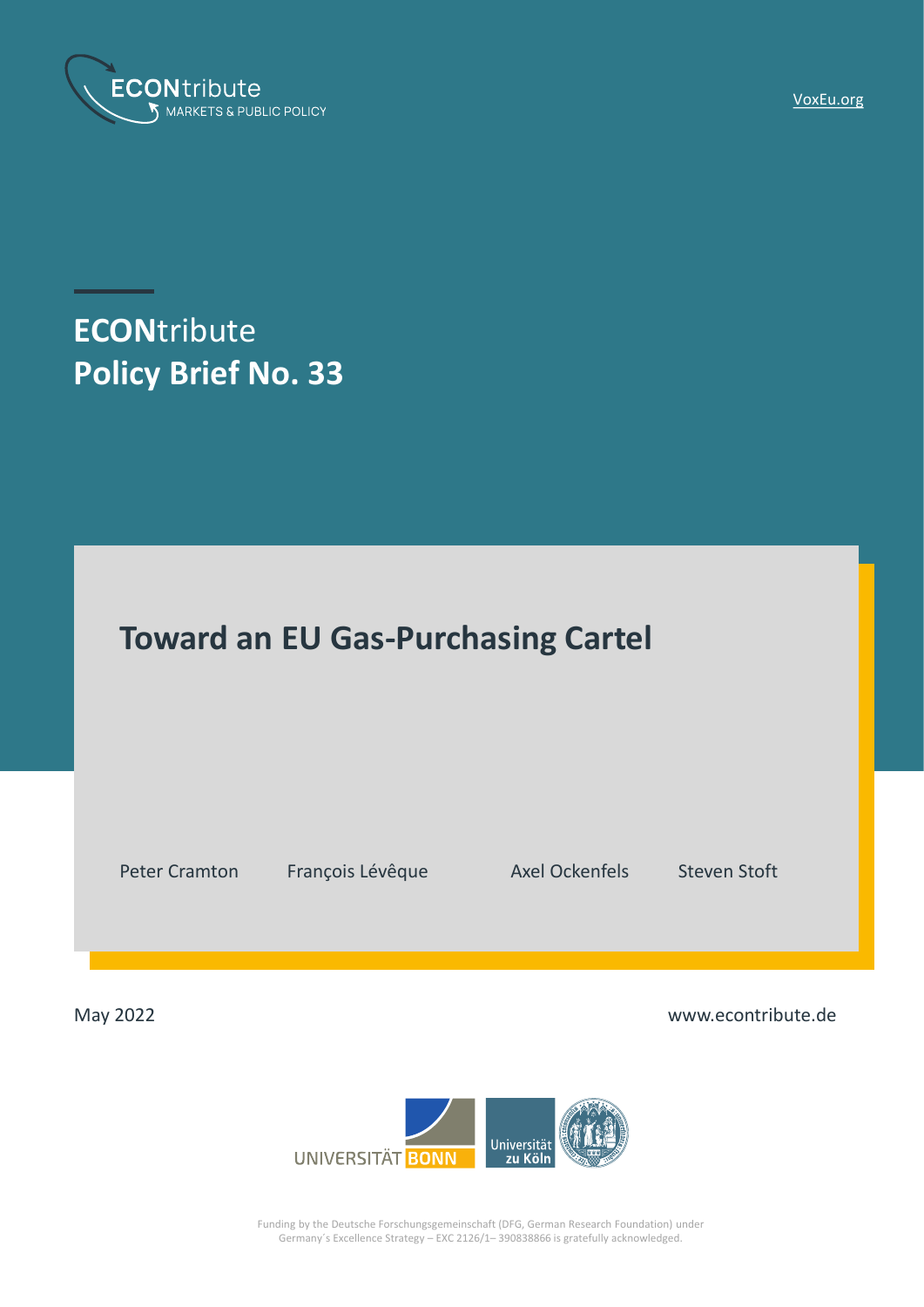# Toward an EU Gas-Purchasing Cartel Peter Cramton<sup>1</sup>, François Lévêque, Axel Ockenfels<sup>1</sup>, Steven Stoft<sup>3</sup> May 6, 2022

"It's clear that we cannot give in to Russia's blackmail," said EU Vice President Dombrovskis, in response to Russia's cutting off gas supplies to Poland and Bulgaria. "We have to be ready for it [blackmail]," Mr. Scholz told reporters in Tokyo (April 28).

As has been clear since Feb. 24, responsible governance requires that the EU prepare for the possibility of a complete EU cut-off by Putin. Although significant steps are being taken, the Commission's proposed roadmap only envisions voluntarily cutting Russian gas imports from 155 bcm to 55 bcm by the end of 2022, while Putin might well enforce a cut to 0 bcm at any time—a rate of gas reduction 10 times greater than the Commission is considering.

While Frans Timmermans, the vice-president in charge of the EU Green Deal, claims this 2/3 reduction in eight months will "give us much-needed room to maneuver," his evaluation may prove less than visionary.

Although only one part of a responsible plan, a gas-purchasing cartel could play an essential role in protecting EU economies from Russian blackmail, and also in helping to keep the EU unified as Putin tries to fracture it, as he is already trying to. Its twin goals would be reducing the EU's financial support for Russia's Ukraine invasion and reducing Putin's ability to hold EU economies hostage to Russian gas supplies. It would do this through two mechanisms.

- 1. Collective purchasing of additional gas (leaving non-Russian long-term contracts undisturbed).
- 2. Coordination of payments made to an escrow account rather than immediately to Russia.

## **Approach: A Framework for Facilitating Agreement**

The greatest risk to implementing a successful cartel is not a poor design but rather no design at all due to lack of agreement. Agreement, we believe, is best facilitated at this stage by a simple framework which could be adopted as a starting point and which embodies sound economic principles.

For clarity, the framework will sometimes specify a possible simple approach to implementation. In most cases this will need, at a minimum, some adjustments to facilitate agreement and others to take account of real-world complexities.

Although we realized the final design will include a multitude of such adjustments, our experience in market design warns us that complexity, especially when the design time is

 $1$  Professor of Economics, University of Cologne. Cramton and Ockenfels acknowledge funding through the research grant EXC 2126/1– 390838866 awarded by the German Research Foundation (DFG) under Germany's Excellence Strategy. Ockenfels gratefully acknowledges support by the European Research Council (ERC) under the European Union's Horizon 2020 research and innovation programme (grant agreement No 741409); the results reflect the authors' view; the ERC is not responsible for any use that may be made of the information it contains.

<sup>&</sup>lt;sup>2</sup> Professor of Economics at Mines-Paris PSL, Head of the Chair of Gas economics, a chair sponsored by EDF, GRTGaz and TotalEnergies.

<sup>3</sup> Energy-market design economist, co-editor & co-author of Global Carbon Pricing, MIT Press, 2017.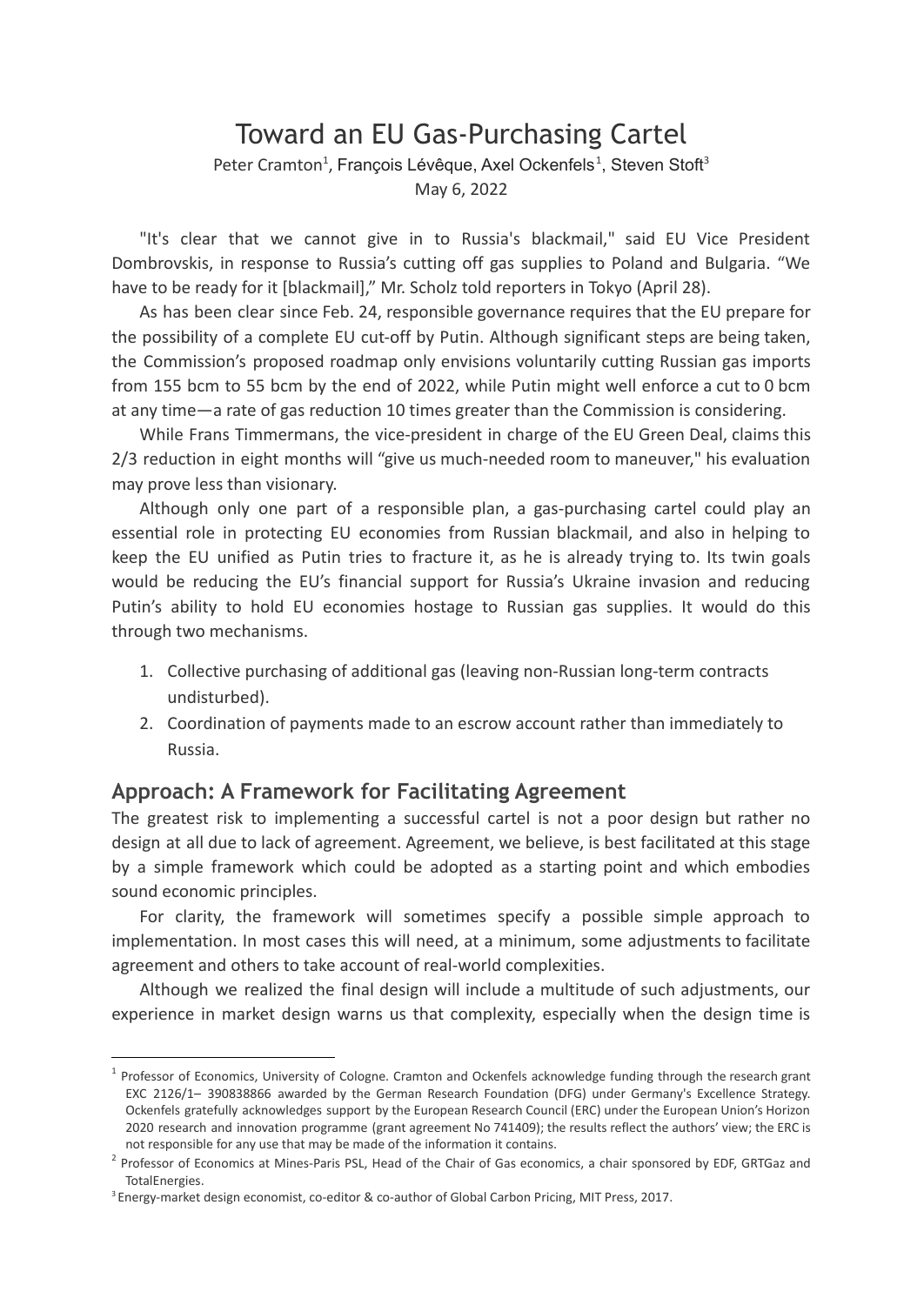too short for even rudimentary testing, endangers the integrity of the economic design. This is because of non-obvious interactions between design components and the difficulty of intuitively analyzing any system with multiple linkages. Hence we recommend placing a high value on simplicity as negotiations proceed.

## **Payments to an Escrow Account**

Because the fastest way to put significant pressure on Putin is to simply hand him less cash, we first discuss the use of an escrow account for payments. The idea has two parts. First put some fraction of any payments into an escrow account with a stipulation that the funds would be turned over when some war-related condition (such as cessation of hostilities) is met. Second, to increase the incentive to end the war, the funds in escrow would be taxed at some rate (such as 5% per week).

Delaying the availability of payments is obviously far quicker than reducing EU gas demand, but it is also more dangerous. Putin might retaliate by cutting exports faster or he might retaliate militarily. Both possibilities are beyond economic calculus, hence the cartel should only have the power to recommend specifics to the EU Commission, arrange for an escrow account, and monitor compliance.

Using an escrow account also has an advantage relative to the opposite extreme simply paying less than the contract specifies. Paying less is even more likely to trigger retaliation and to be interpreted as a contract breach.

#### **Principles of Collective Purchasing**

Cartels exercise market power in order to change the market price. A supply (sellers) cartel, like OPEC, will shift the *supply* curve left (reduce quantity) in order to *raise* the price, while a demand (buyers) cartel will shift the *demand* curve left to *reduce* the price.

The key source of power for either is control over as much supply or demand as possible. If one buyer decides to buy less in order to reduce price, it can only reduce demand and price a little. So its price-savings is small. But if two



buyers team up and each make the same quantity reduction, their price reductions will add together and each will get double the benefit of acting alone. The more purchasing power that joins the cartel, the greater the total benefit.

Note that buyer cartels work better for steeper supply curves. Generally, supply curves only get steep when the supply starts to run out or supply is dominated by a very large supplier or a cartel. However, it should also be noted that when both buyers and sellers are exercising market power, either with a cartel or by virtue of their size, the economic analysis becomes murky as the market degenerates into a bargaining game. In spite of this, there are good reasons to believe buyers will be better off with additional market power (a cartel) when facing a highly anti-competitive group of suppliers.

# **A Framework for Collective Purchasing**

We now turn to the framework for purchasing

1. As prescribed by the European Council (March 25, 2022) the cartel is voluntary.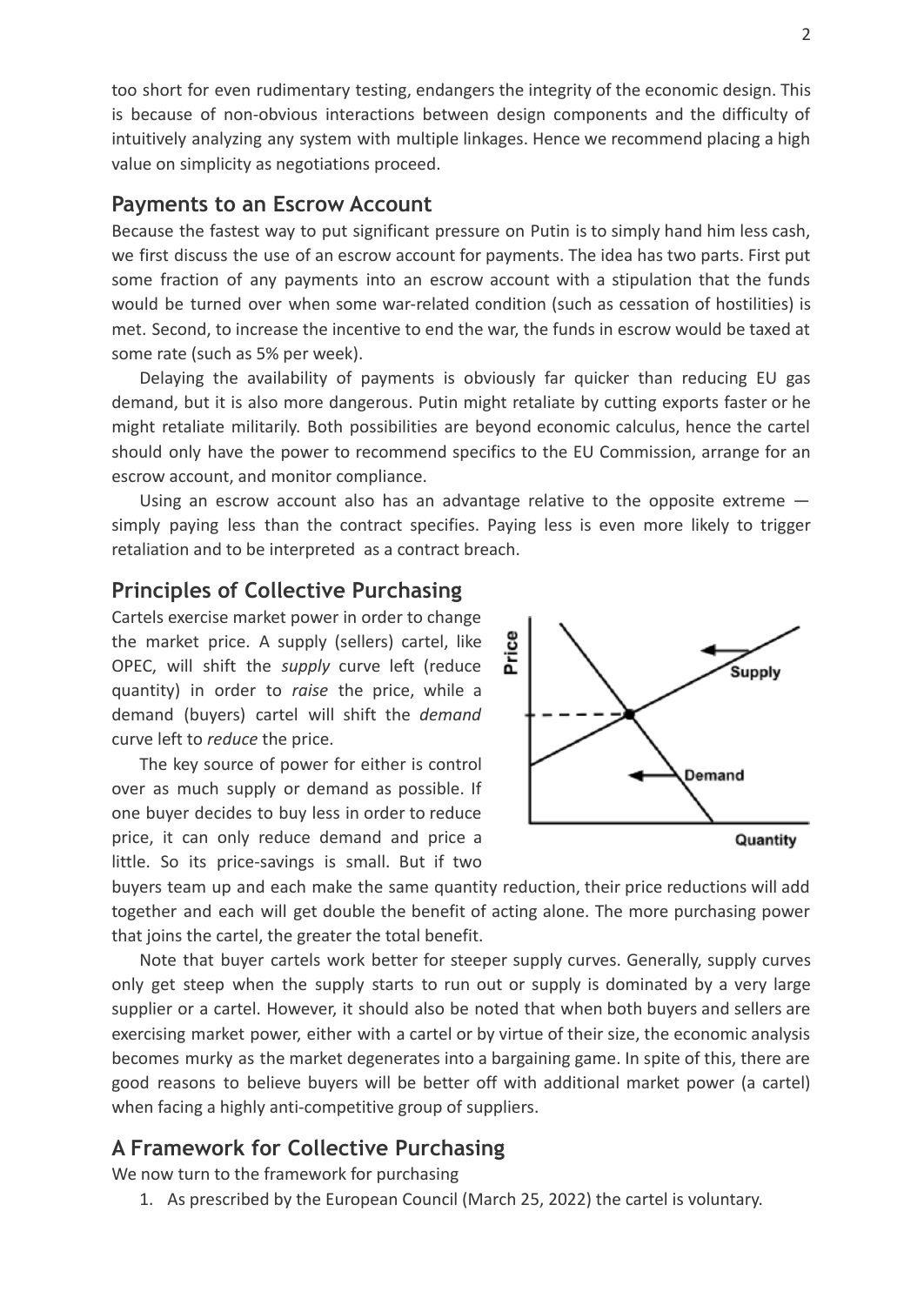- 2. The cartel will purchase on behalf of clients (public and private companies) that submit bids for quantities to be delivered (Qbid) during specified time intervals. They do not specify price.
- 3. Periodically (e.g. monthly) the cartel will call for offers from supplies by a certain date.
- 4. Each supplier can submit a set of up to, for example, 6 price-quantity pairs.
- 5. The cartel, after converting offer prices, P, to "evaluation prices" by adding a tariff (T) to disfavored (e.g. Russian) parties, will select the least-cost set of offers (using P+T) that meets a cartel demand curve.
	- a. Favored suppliers can be given negative tariffs.
	- b. Cartel buys a maximum of Qtot, such that: Qtot  $\lt$   $\gt$  Qbid, and the Cost(Qtot) < Pmax × Qtot.
	- c. Pmax is determined by cartel clients in a "voting" process weighted by Qbid volumes.
	- d. Suppliers will be paid their bid prices for accepted quantities.
- 6. The cartel will then set a daily "market" price and will deliver gas to all its clients at that price.
	- a. If this price is based on P+T then the tariff will help reduce demand.
- 7. If less gas has been purchased than was demanded by clients, it is rationed in proportion to its assigned country-based, Russian-supply factor,  $R = (Russian gas used$ in 2021)/(Total gas used in 2021)
- 8. Clients receiving less than requested will be free to purchase gas outside the cartel.

Countries (as opposed to EU companies) play two roles. First they vote for Pmax. Second, to prevent companies from over-bidding in order to game the rationing mechanism, countries might be assigned a limited maximum bid quantity that they can parcel out to companies who are supplying them. That limit could be related to Russian imports in 2021 and tp reductions in long-term contract volumes. The goal is to purchase as much as possible through the cartel.

As explained in "Cutting Putin's Energy Rent" (Ockenfels, et al.) imposing a tariff will cause Russia to sell at a lower price, so the impact on consumers will be less than the tariff amount.

Pay-as-bid is recommended because of its simplicity. Hence it facilitates agreement on the design.

## **Recommended Reading**

- Cramton, P., MacKay, D. J., Ockenfels, A., & Stoft, S. (2017). *Global carbon pricing: the path to climate cooperation* (p. 268). The MIT [Press.](https://mitpress.mit.edu/books/global-carbon-pricing) [Useful for a discussion of cooperation.]
- Hausmann, R., Łoskot-Strachota, A., Ockenfels, A. Schetter, U., Tagliapietra, S., Wolff, G.B. (2022). Cutting Putin's energy rent: 'smart sanctioning' Russian oil and gas. [Working Paper 05/2022, Bruegel](https://www.bruegel.org/2022/04/cutting-putins-energy-rent-smart-sanctioning-russian-oil-and-gas-2).
- Lévêque, F. (2015). *The economics and uncertainties of nuclear power*. [Cambridge](https://www.cambridge.org/core/books/economics-and-uncertainties-of-nuclear-power/DC27862D35A1622A1764F262B7B62D99) University [Press](https://www.cambridge.org/core/books/economics-and-uncertainties-of-nuclear-power/DC27862D35A1622A1764F262B7B62D99).